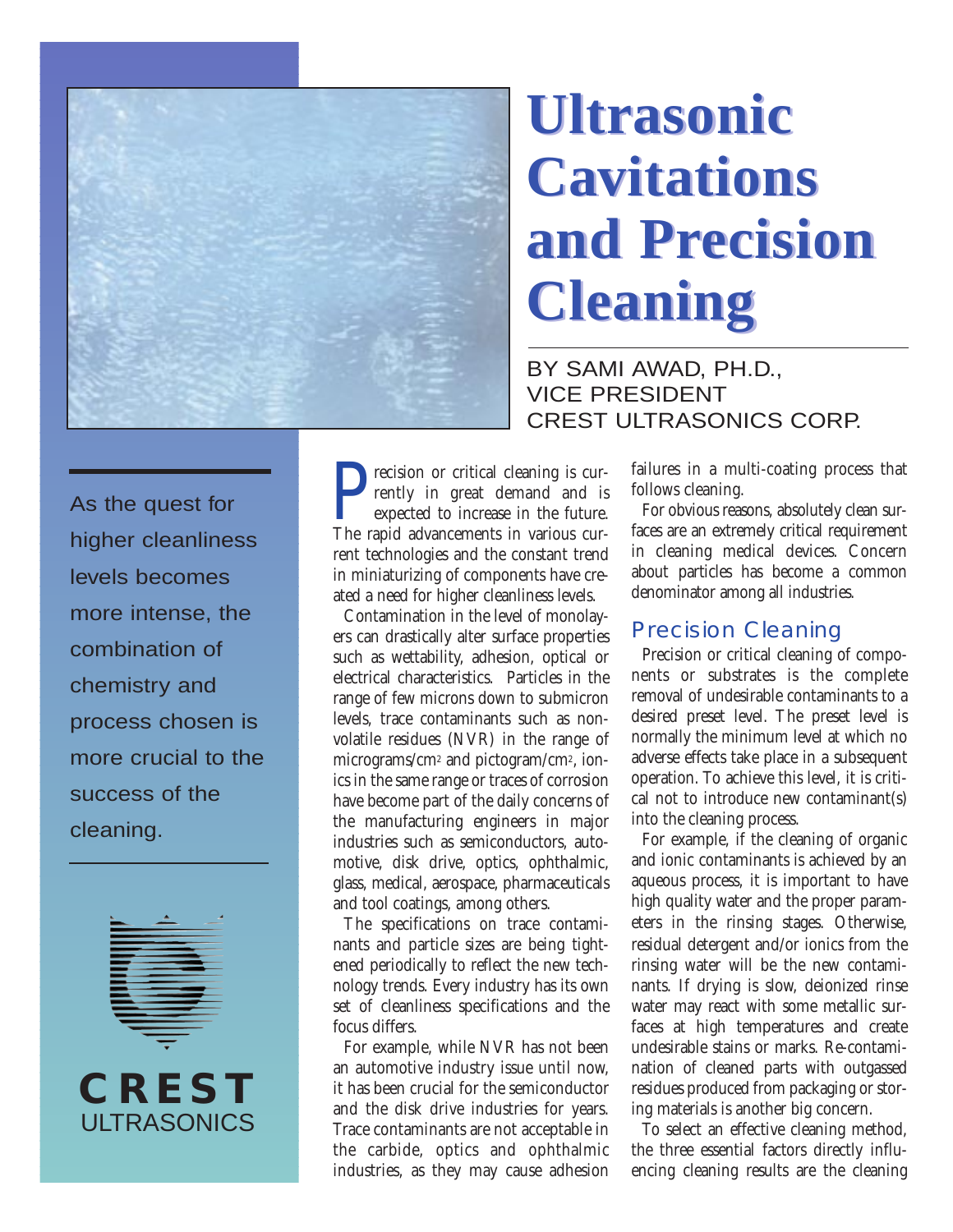

Figure 1 **Ultrasonic Cleaning System**

chemistry, the scrubbing method and the process parameters. The subject of examining various combinations of available cleaning methods and their effectiveness, or lack there-of, is massive and wellexplained in the current literature.

The focus in this article will be on ultrasonic cavitations and the ultrasonic cleaning mechanism. Ultrasonic technology is proven to be a versatile method for cleaning various organic, inorganic and particle contaminants from various metallic and nonmetallic surfaces.

### Ultrasonic Cavitations and Surface Cleaning

Cleaning with ultrasonics offers several advantages over other conventional methods. Ultrasonic waves generate and evenly distribute cavitation implosions in a liquid medium. The released energies reach and penetrate deep into crevices, blind holes and areas that are inaccessible to other cleaning methods. The removal of contaminants is consistent and uniform, regardless of the complexity and the geometry of the substrates.

Ultrasonic waves are mechanical pressure waves formed by actuating the ultrasonic transducers with high frequency, high voltage current generated by electronic oscillators (power generators) **(Figure 1)**. A typical industrial high

power generator produces ultrasonic frequencies ranging from 20-120 kHz. Typical PZT transducers are normally mounted on the bottom and/or the sides of the cleaning tanks or immersed in the liquid. The generated ultrasonic waves propagate perpendicularly to the resonating surface. The waves interact with liquid media to generate cavitation implosions. High intensity ultrasonic waves create micro vapor/vacuum bubbles in the liquid medium, which grow to maximum sizes proportional to the applied ultrasonic frequency and then implode, releasing their energies. The higher the frequency, the smaller the cavitation size. The high intensity ultrasonics can also grow cavities to a maximum in the course of a single cycle. At 20 kHz the bubble size is roughly 170 microns in diameter (**Figure 2**). At a higher frequency of 68 kHz, the total time from nucleation to implosion is estimated to be about one third of that at 25 kHz. At different frequencies, the minimum amount of energy required to produce ultrasonic cavities must be above the cavitation threshold. In other words, the ultrasonic waves must have enough pressure amplitude to overcome the natural molecular bonding forces and the natural elasticity of the liquid medium in order to grow the

cavities. For water, at ambient, the minimum amount of energy needed to be above the threshold was found to be about 0.3 and 0.5 watts/cm2 per the transducer radiating surface for 20 kHz and 40 kHz, respectively.

The energy released from an implosion in close vicinity to the surface collides with and fragments or disintegrates the contaminants, allowing the detergent or the cleaning solvent to displace it at a very fast rate. The implosion also produces dynamic pressure waves which carry the fragments away from the surface. The implosion is also accompanied by high speed micro streaming currents of the liquid molecules.

The cumulative effect of millions of continuos tiny implosions in a liquid medium is what provides the necessary mechanical energy to break physically bonded contaminants, speed up the hydrolysis of chemically bonded ones and enhance the solubilization of ionic contaminants. The chemical composition of the medium is an important factor in speeding the removal rate of various contaminants.

# Cavitation Generation and Abundance

The ultrasonic cleaning model (**Figure 3**) illustrates the generating cavitations through at least three steps: nucleation, growth and violent collapse or implosion.

The transient cavities (or vacuum bubbles or vapor voids), ranging 50-150 microns in diameter at 25 kHz, are produced during the sound waves' half cycles. During the rarefaction phase of the sound wave, the liquid molecules are extended outward against and beyond the liquid natural physical elasticity/bonding/ attraction forces, generating a vacuum nuclei that continue to grow. A violent collapse occurs during the compression phase of the wave. It is believed that the latter phase is augmented by the enthalpy of the medium and the degree of mobility of the molecules, as well as the hydrostatic pressure of the medium.

Cavitations are generated in the order of microseconds. At the 20 kHz frequency,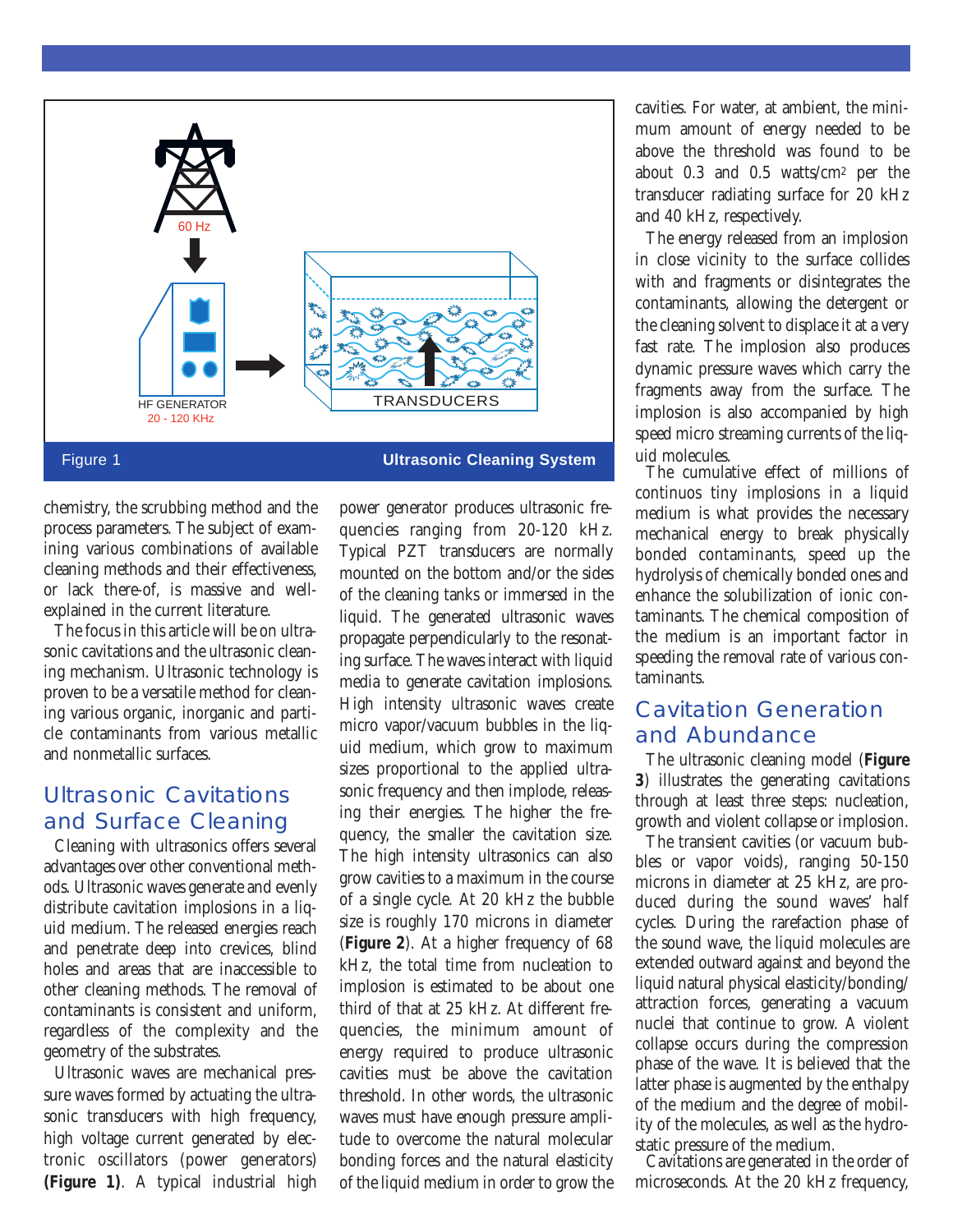it is estimated that the pressure is about 35-70 K Pascal and the transient localized temperatures are about 5000°C, with the velocity of micro streaming around 400 Km/hr (**Figure 2**).

Several factors have great influence on the cavitation's intensity and abundance in a given medium. Among these factors are the ultrasonic wave form, its frequency and the power amplitude.

Other determining factors are the colligative properties of the liquid medium, including viscosity, surface tension, density and vapor pressure; the medium temperature and the liquid flow, whether static or dynamic or laminar; and dissolved gases.

In general, at low frequencies (20-30 kHz), a relatively smaller number of cavitations with larger sizes and more energy are generated. At higher frequencies, much denser cavitations with moderate or lower energies are formed. Low frequencies are more appropriate for cleaning heavy and large-size components, while high frequency (60-80 kHz) ultrasonics is recommended for cleaning delicate surfaces and for the rinsing step.

For example, at 68 kHz, the cavitation abundance is high enough and mild enough to remove detergent films and remove submicron particles in the rinsing steps without inflicting damage on surfaces. The 35-45 kHz frequency range was found to be appropriate for a wide range of industrial components and materials.

Estimates of cavitation abundance at various ultrasonic frequencies have shown that the number of cavitation sites is directly proportional to the ultrasonic frequency. For example, about 60 to 70 percent more cavitation sites per unit volume of liquid are generated at 68 kHz than at 40 kHz. The average size of cavities is inversely proportional to the ultrasonic frequency.

Therefore, one would expect that at the higher frequency, at a given energy level, the scrubbing intensity would be milder, particularly on soft and thin or delicate surfaces, and more penetration and surface coverage into the recessed areas and small blind holes would be expected.

#### Ultrasonic Frequency and Particle Removal

Recent investigations have confirmed that higher frequencies are more effective for the removal of certain contaminants. Reports on particle removal efficiency have shown that the removal efficiency of one micron and submicron particles in deionized water has increased with the



Figure 2 **Ultrasonic Frequency & Cavitation Abundance**

higher frequency. At 65 kHz, the removal efficiency of a one micron particle is 95 percent, versus 88 percent at 40 kHz. A similar increase in efficiency results was reported for 0.7 and 0.5 micron particles. It was also reported that there was zero or little difference in the removal efficiency of particles at the ultrasonic frequency of 65 kHz and at the megasonic frequency of 862 kHz. Both frequencies showed 95 percent removal efficiency of one micron particles and 87/90, 84/84 for 0.7 and 0.5 micron particles, respectively.

# Aqueous and Semi-Aqueous Ultrasonic **Cleaning**

Cavitations generated in plane water can clean limited numbers of certain contaminants. However, cleaning is more complex in nature than just extracting the contaminants away from the surface. Consistency and reproducibility of results are the key, particularly in industrial production lines. Cleaning chemistry, as part of the overall cleaning process, is a crucial element in achieving the desired cleanliness. First, the selected chemistry must cavitate well with ultrasonics. Also, compatibility of the chemistry with the substrates, wettability, stability, soil loading, oil separation, effectiveness, dispersion of solid residues, free rinseability and chemistry disposal are all crucial issues that must be addressed when deciding on the proper chemistry. Chemistry is needed to do on or multiple tasks - to displace oils or solvents, to solubilize or emulsify organic contaminants, to encapsulate particles, to disperse and prevent redeposition of contaminants after cleaning. Special additives in cleaning chemistries can assist in the process of breaking chemical bonding, removal of oxides, preventing corrosion or enhancing the physical properties of the surfactants.

For example, we have found that ultrasonic cavitations enhanced the removal efficiency of hydrophobic solvent cleaning films by about 30 to 40 percent versus using a spray rinse technique, when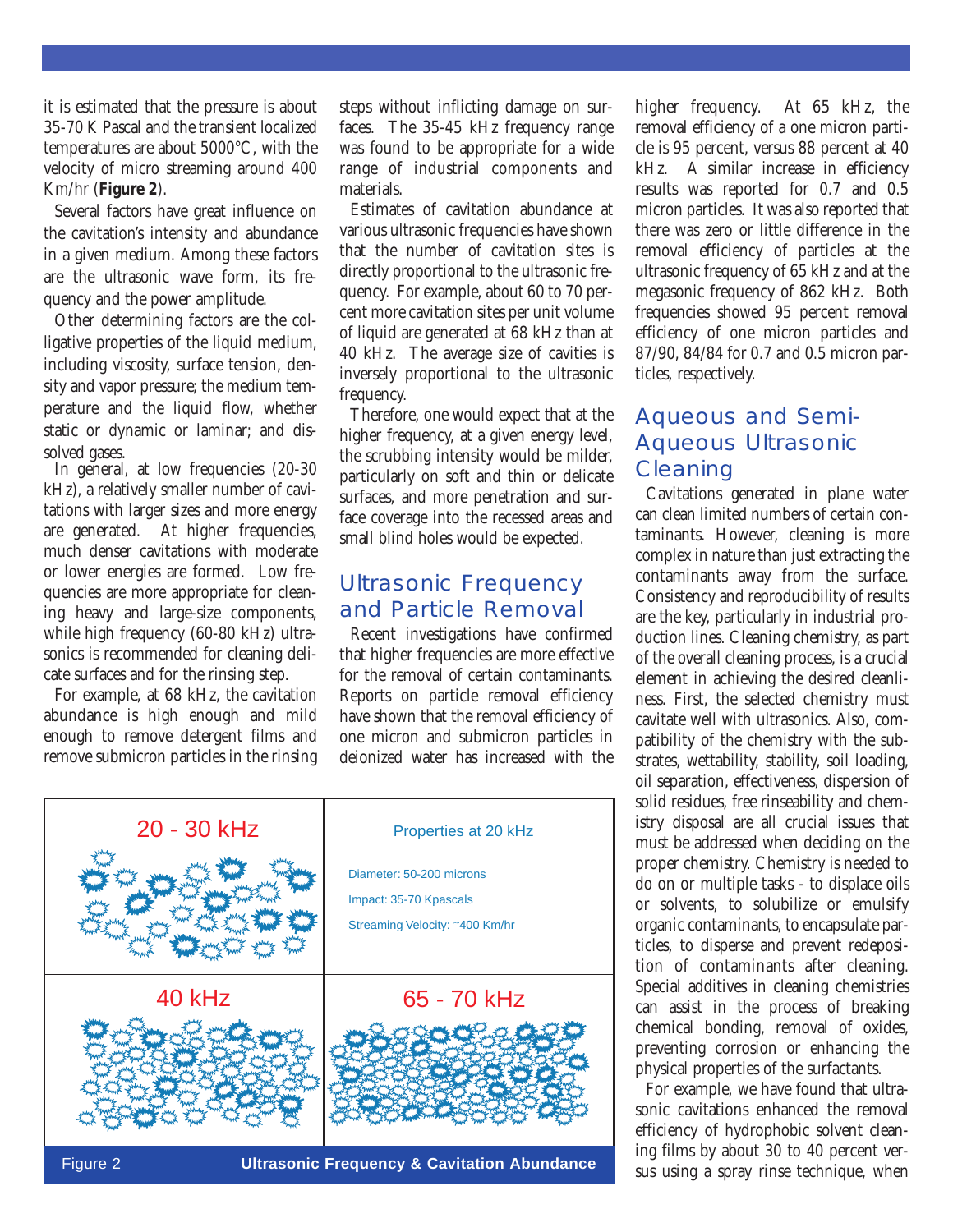

coated metallic and non-metallic surfaces were treated with aqueous displacement solutions (ADS). The ADS material is chemically designed to be compatible with the substrate and to rapidly displace hydrophobes. All tested surfaces were rendered solvent-free and hydrophilic.

Particles, in general, are not spherical and have irregular shapes. Some of the adhesive forces that influence detachment of a particle are van der Waals, electrical double layer, capillary and electrostatic. One would expect that small particles are easier to remove. The fact is that the smaller the particles, the more difficult they are to remove. The weight of the particle is another factor greatly influencing a particle detachment. Kaiser has recently reported that although the force between a particle and an adjacent surface decreases with particle size, it becomes more difficult to remove a solid particle from a solid surface because of the value of the ratio, Fa/W, where Fa is the force of attraction and W is the weight of the particle. The value of Fa/W increases rapidly as the diameter of a particle decreases.

#### Ultrasonic Systems

Typical ultrasonic aqueous batch cleaning equipment consists of four steps: ultrasonic cleaning, two ultrasonic reverse cascade water rinses and heated recirculated filtered clean air for drying. The number and the size of the stations are determined based on the required process time. A semi-aqueous cleaning system includes an extra station for solvent displacement, connected to a phase separation/recovery system. Typical tank size ranges from 20 liters to 2,000 liters, based on the size of the parts, production throughput and the required drying time. The cleaning process can be automated to include computerized transport systems able to run different processes for various parts simultaneously. The whole machine can be enclosed to provide a clean room environment meeting class 10,000 down

to class 10 clean room specifications. Process control and monitoring equipment consists of flow controls, chemical feed-pumps, in-line particle count, TOC measurement, pH, turbidity, conductivity, refractive index, etc. The tanks are typically made of corrosion resistant stainless steel. However, other materials are also used – such as quartz, PCV, polypropylene or titanium – to construct tanks for special applications. Titanium nitride coating is used to extend the lifetime of the radiating surface in tanks or immersible transducers.

Automation of a batch cleaning system is an integral part of the system. Advantages of automation are numerous. Consistency, achieving throughputs, full control on process parameters, data acquisition and maintenance of process control records are just a few.

#### Mechanism of Cleaning

Two main steps take place in surface cleaning. The first step is contaminant removal and the second is keeping those contaminants from re-adhering to the surface. The removal of various contaminants involves different mechanisms, based on the nature and/or the class of the contaminant.

Three general classes of common contaminants are organic, inorganic and particulate matter. Particles do not necessarily belong to a certain class and can be

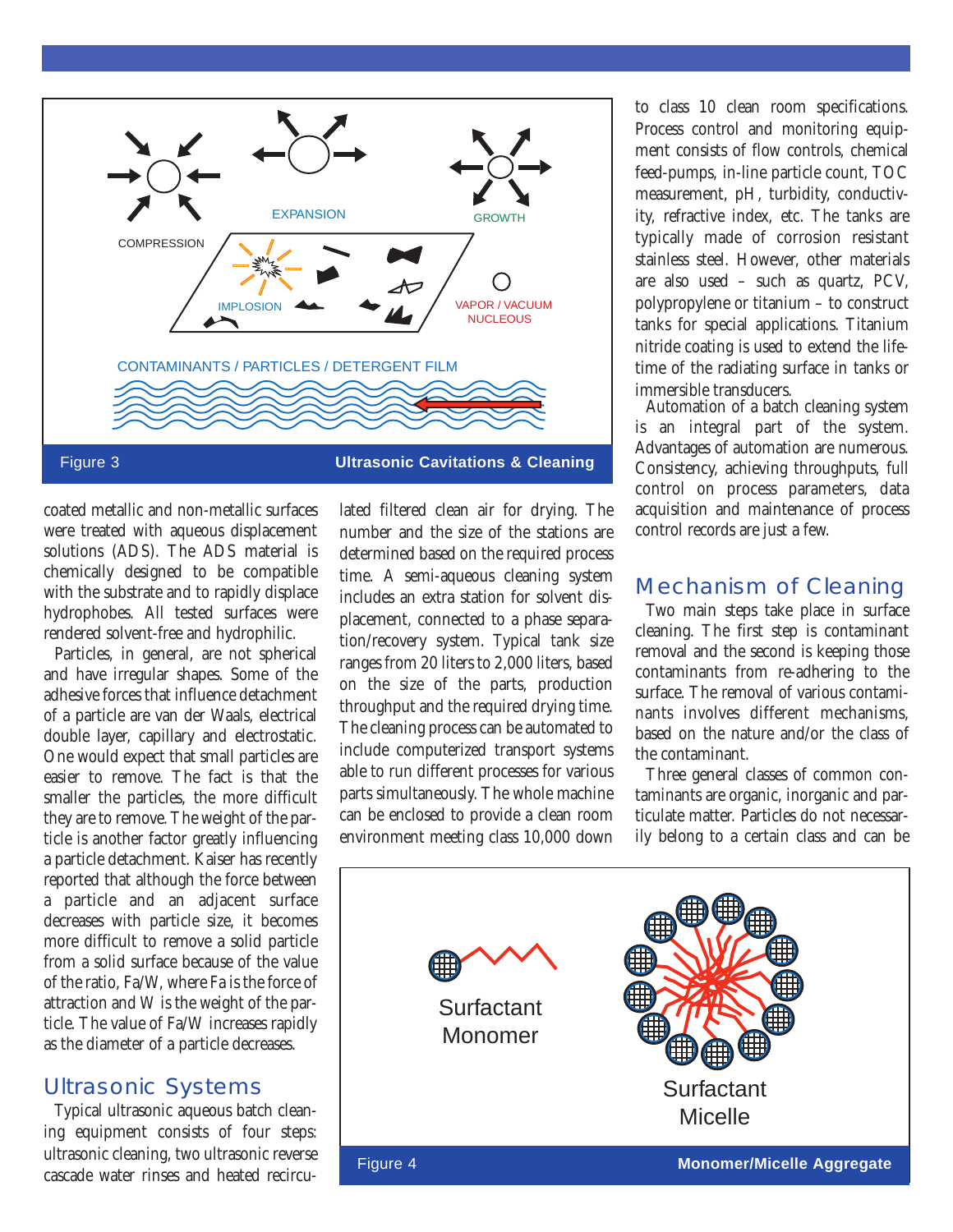

from either class or a mixture. Contaminants of any class could be water soluble or water insoluble. Organic contaminants in most cases will be hydrophobic in nature, such as oils, greases, waxes, polymers, paints, print, adhesives or coatings.

Most inorganic materials are insoluble in solvents that are water-immiscible. Water is the best universal solvent for ionic materials, organics or inorganics. However, water insoluble inorganics, such as polishing compounds made of oxides of aluminum, cerium or zirconium, require a more complex cleaning system.

Organic contaminants can be classified into three general classes - long chain, medium chain and short chain molecules. The physical and chemical characteristics are related to their structure and geometry. Organic contaminants are removed by two main mechanisms. The first is by solubilization in an organic solvent. Degree of solubilization in various solvents is directly related to their molecular structure. The second mechanism is by displacement with a surfactant film followed by encapsulation and dispersion.

In aqueous cleaning, the detergent contains surfactants as essential ingredients. Surfactants are long chain organic molecules with polar and non-polar sections in their chains. Surfactants can be ionic or non-ionic in nature, based on the type of functional groups attached to or part of their chains. When diluted with water, surfactants form aggregates called micelles (**Figure 4**) at a level above their

critical micelle concentration (CMC).

The mechanism of removal of organic contaminants by detergent involves wetting of the contaminant as well as the substrate. According to Young's equation, this will result in increasing the contact angle between the contaminant and the surface, thus decreasing the surface area wetted with the hydophobe, reducing the scrubbing energy for removal (**Figure 5**).

The ultrasonic cavitations play an important role in initiating and finishing the removal of such hydrophobic contaminants. The shock wave (the micro streaming currents) greatly speed up the breaking of the hanging contaminants, enhancing displacement with the detergent film. The removed contaminants are then encapsulated in the micellic aggregates, thus preventing their redeposition. The net result is that ultrasonic cavitations accelerate the displacement of contaminants form the surface of the substrate and also facilitate their dispersion throughout the cleaning system.

Particles, in general, have irregular shapes. All the adhesion forces - van der Waals, electrical double layer, capillary and electrostatic - in theory are directly proportional in magnitude to the size of the particle. One would expect that the energy of detachment would decrease with the size of particles. However, the smaller particles are always more difficult to detach. This is mainly due to the lodging effect. Smaller particles tend to get trapped in the valleys of a rough surface.

The mechanism of particle removal involves shifting the free energy of detachment to be near or smaller than zero, according to Gibbs adsorption equation (**Figure 6**). Surfactants play a very important role in decreasing by adsorption at particle and substrate interfaces and with the bath.

The wettability of the surface plays an important role in achieving this step. The ultrasonic cavitation's role is to provide the necessary agitation energy for the detachment (i.e., the removal force). At high frequency (60-70 kHz) ultrasonics, the detachment or the removal efficiency of one micron particles, measured in deionized water, was found to be 95 percent , equaling the efficiency obtained by using the megasonics at about 850 kHz, versus 88 percent at 40 kHz. This is